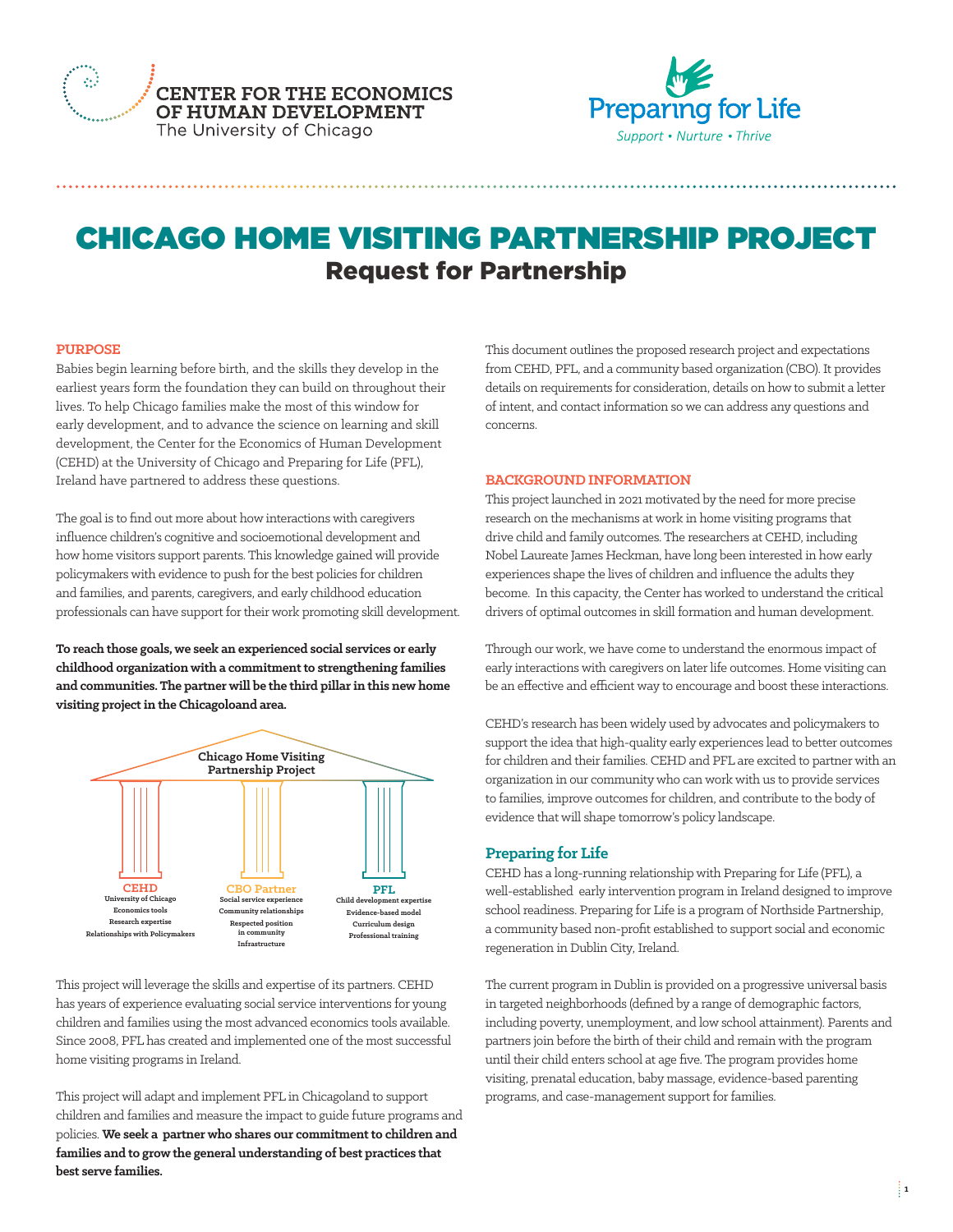The core of PFL is the home visiting process in which trained home visitors meet with the parent and child at least monthly (although the visits take place more regularly in pregnancy and early infancy). The visits are structured around the delivery of 200 age-appropriate tipsheets which cover the primary areas of child development:

- **1.** Cognitive Development
- **2.** Social Emotional Development
- **3.** Nutrition
- **4.** Rest and Routine
- **5.** Safety and Security
- **6.** Parental Support
- **7.** Transition to School

The home visitors who work with parents one-to-one to establish a collaborative, reciprocal relationship, supporting the parent over time to build a warm, secure attachment to their child, are the backbone of the approach. Throughout the process, the home visitors seek to identify and build on the parents' inherent strengths and resources. The tipsheets describe the child development process and provide simple, practical, suggestions on how to encourage healthy child development and positive social relationships. The home visitors provide an opportunity for the parent to experiment with new practices and offer positive feedback and support.

In addition to home visiting, the program provides additional services. These include prenatal education and breastfeeding support as well as baby massage to promote secure attachment. As the child ages, parents can participate in evidence-based parenting group programs. The home visitors in Ireland are accredited Triple P Parenting providers and they facilitate the group sessions. The home visitors also help the family manage practical challenges and direct them to local services and resources.

PFL is designed to create the following outcomes in the lives of children:

- **•** Strong cognitive, language, literacy and social/emotional development, with children reaching reach key milestones
- **•** Increased school readiness
- **•** A nurturing, safe and positive home learning environment
- **•** A responsive relationship with parents/caregivers
- **•** Positive child health and wellbeing
- **•** Strong attachment with parents
- **•** Increased rates of intentional and actual breastfeeding

Additional expected outcomes for parents include positive birth outcomes and greater self-efficacy in their role as a parent.

#### **EVIDENCE OF EFFECTIVENESS**

The goal of PFL is to **support** parents to **nurture** children, so the child, the family and the community can **thrive**. PFL celebrates all accomplishments (big and small) and recognizes the potential for growth in everyday interactions. PFL values the strengths, resources and capability of participants, staff and community partners and works collaboratively to ensure the best possible outcomes for children and families. PFL believes in constantly striving to improve and learn, to find ways of connecting theory and practice and in translating this into improvements in program delivery.

PFL has been the subject of a comprehensive randomized controlled trial involving more than 200 families. Beginning in 2008, the evaluation followed the first cohort of participants from intake into the program until school entry. This trial has identified significant outcomes for children in cognitive development, social emotional development, physical health and wellbeing and parenting practices at age 5. A follow-up study at age 9 demonstrated significant outcomes in the area of cognitive development and school attainment. The age 9 study took place five years after the program ended, demonstrating that the outcomes were sustained over time. An additional follow-up study is planned for 2024, when the children turn 13.

## **Ongoing Project**

CEHD and PFL are looking to partner with a local social service organization to implement PFL in the Chicagoland area. This partnership project will include the program implementation and a research study and randomized control trial (RCT). Our aim is to study how home visiting influences short and long-term outcomes of children and families and the role of home visitors.

**Our Goals:** This project will utilize the skills and expertise of all three partners (CEHD, PFL, CBO) to support child development. We expect to gain a robust understanding of the mechanisms involved in optimizing skill development in the early years.

This partnership will begin with a formal partnership agreement and last for the duration of the intervention. Because PFL is a five-year program with an emphasis on school readiness, this formal partnership could last from five to eight years, depending on the amount of time it takes to adapt materials, pilot the program and recruit a suitable number of families.

Long-term follow-ups of the participants and staff will be part of the research. In order to study the effects of this intervention on the lives of participants, the research team will reach out to participants in the treatment and control groups to regularly collect data with greater frequency in earlier follow-ups. These data will include information about life events, academic performance, health and family resources. Study protocols will be developed in partnership with the CBO and community it serves.

### **RESEARCH AND EVALUATION**

For this RCT, the CBO will be asked to recruit two times as many families as they are able to serve, to establish both the treatment (visited) and control (not visited) groups. The treatment families will receive monthly home visits and group services conducted by the CBO's home visitors following the Preparing for Life Model. Content, structure and other details will be adapted to the needs of the communities served. Some of these details will include:

- **•** Home visit content
- **•** Data collection methods
- **•** Structure and frequency of home visitor supervision
- **•** Materials to be used in the home
- **•** Methods for engaging families

After we formalize needed partnerships and finalize the details of the research study, we intend to run the experiment for the amount of time it takes to adapt the materials, pilot the intervention and recruit the desired amount of families and serve them for the duration of the program.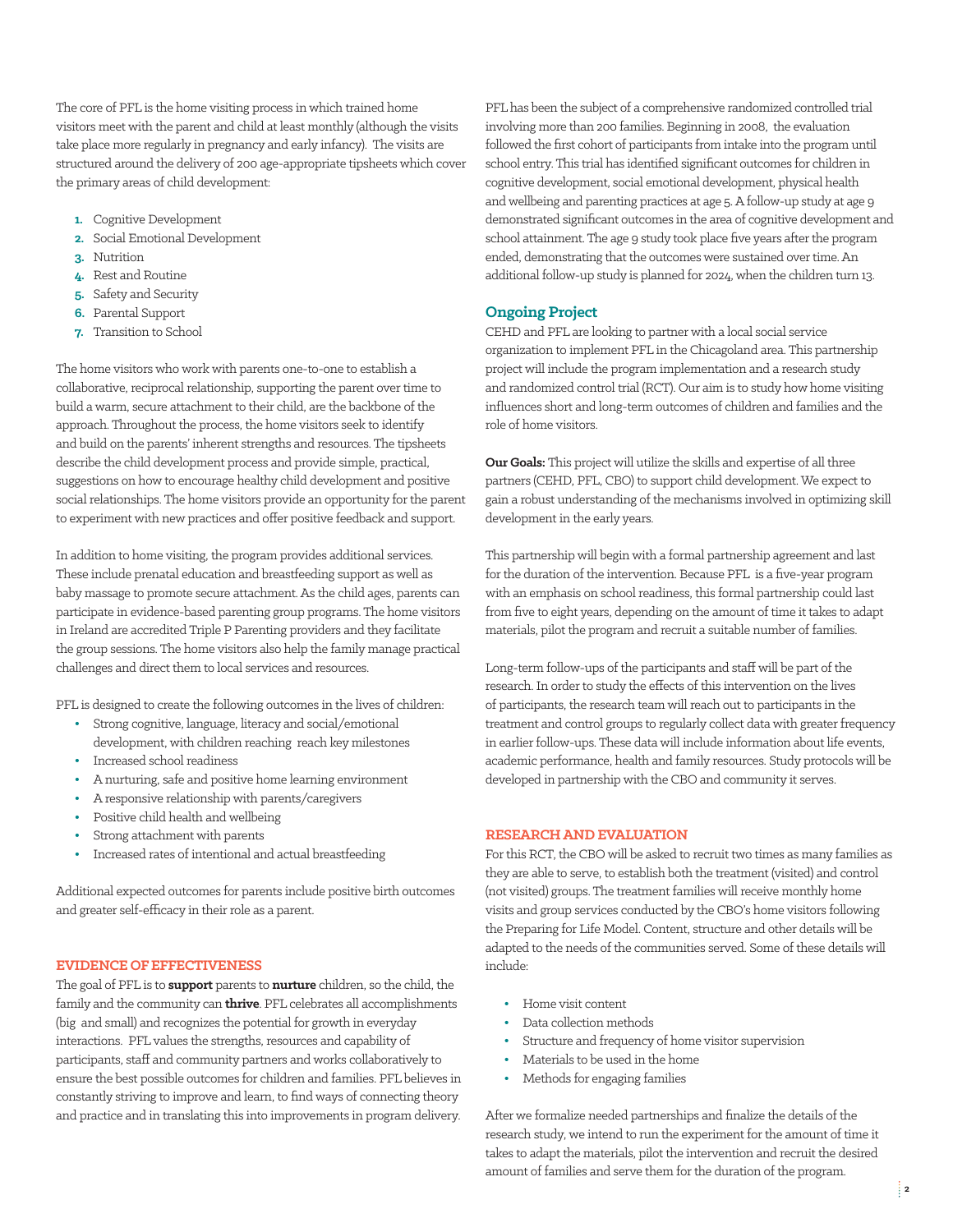The control group will not receive home visits or group services like the treatment group, but will continue to be engaged as part of the study. CEHD and PFL in partnership with the CBO will determine what benefits to offer the control group families for their participation before recruitment begins.

#### **Roles:**



#### **COLLABORATIVE PARTNERSHIP ROLES**

The precise roles and structure of the project dependent on scale, structure, goals, and needs of the CBO. Therefore, please note this outline represents one potential structure of roles within the project.

#### **CEHD Responsibilities**

For this project, CEHD can expect to:

- **•** Fund the home visiting program operations that could include:
	- » HV salaries
	- » Supervisor's time allocated to the supervisory duties of the HVs on this project
	- » Materials needed for conducting home visits with families in this project
	- » Transportation costs to and from families' homes in this project
	- » Training costs
- **•** Design the research project and evaluation in partnership with PFL, CBO and research and community advisors.
- **•** Lead data collection efforts
- **•** Collaborate with PFL and CBO to adapt and design the PFL model to fit local contexts
- **•** Participate in training sessions on model implementation
- **•** Conduct data analyses and lead evaluation reporting

#### **PFL Responsibilities**

For this project, PFL team members can expect to:

- **•** Conduct model training of HV and supervisors
- **•** Oversee ongoing coaching and supervision (fidelity, support and maintenance)
- **•** Provide CEHD and CBO with materials, resources and schedules of curriculum
- **•** Lead adaption of materials to local context
- **•** Be available for onsite consultation
- **•** Advise on research design

#### **CBO Responsibilities**

In the project, the potential implementation partner can expect the following responsibilities:

- **•** Collaborate with the PFL and CEHD teams to adapt the curriculum
- **•** Employ home visitors for this project
- **•** Recruit up to 215 qualifying families for pilot, treatment and control groups (total)
- **•** Attend trainings in model implementation, data collection and professional development
- **•** Home visitors can expect to:
	- » Participate in trainings
	- » Provide home visiting and group services to participating families
	- » Participate in supervisory sessions both one-on-one with supervisor and in groups with peers
	- » Video record home visits on a regular basis for the purposes of reflective supervision, family coaching, and research
	- » Work with the PFL and CEHD teams to change and improve processes
	- » Collect required data (demographics, assessments, screenings, etc) on agreed upon schedule
	- » Engage families to reduce attrition
- **•** Supervisor can expect to:
	- » Participate in trainings (including on how to conduct reflective supervision)
	- » Conduct reflective supervision sessions regularly with individual staff members
	- » Review recorded home visits and provide HV with feedback on work with families
	- » Collaborate with research team on data collection, study design, and interpretation.